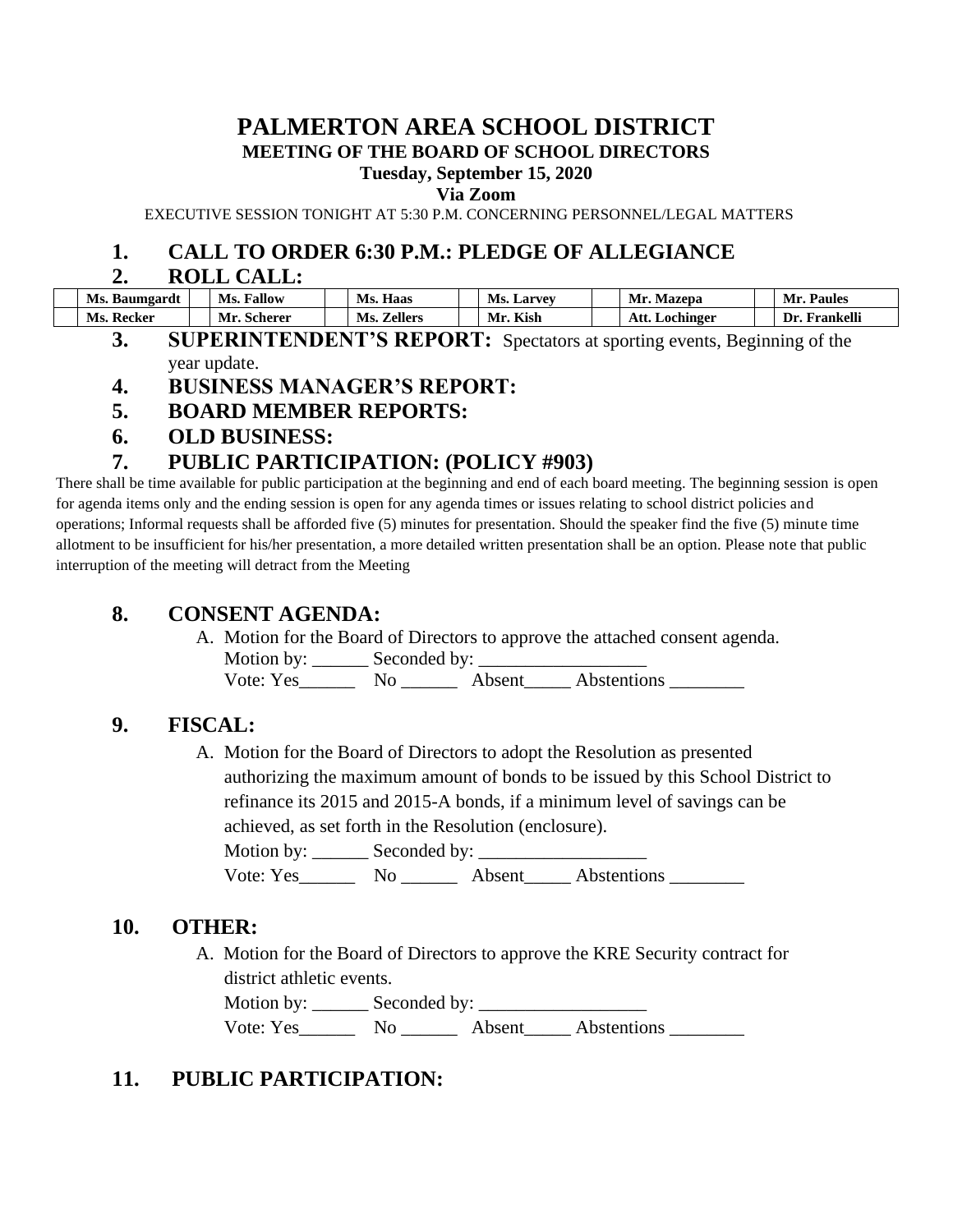# **12. FOR THE GOOD OF THE ORDER:**

#### **13. ADJOURNMENT:**

 Motion by: \_\_\_\_\_\_ Seconded by: \_\_\_\_\_\_\_\_\_\_\_\_\_\_\_\_\_\_ Vote: Yes\_\_\_\_\_\_\_\_ No \_\_\_\_\_\_\_ Absent\_\_\_\_\_ Abstentions \_\_\_\_\_\_\_\_\_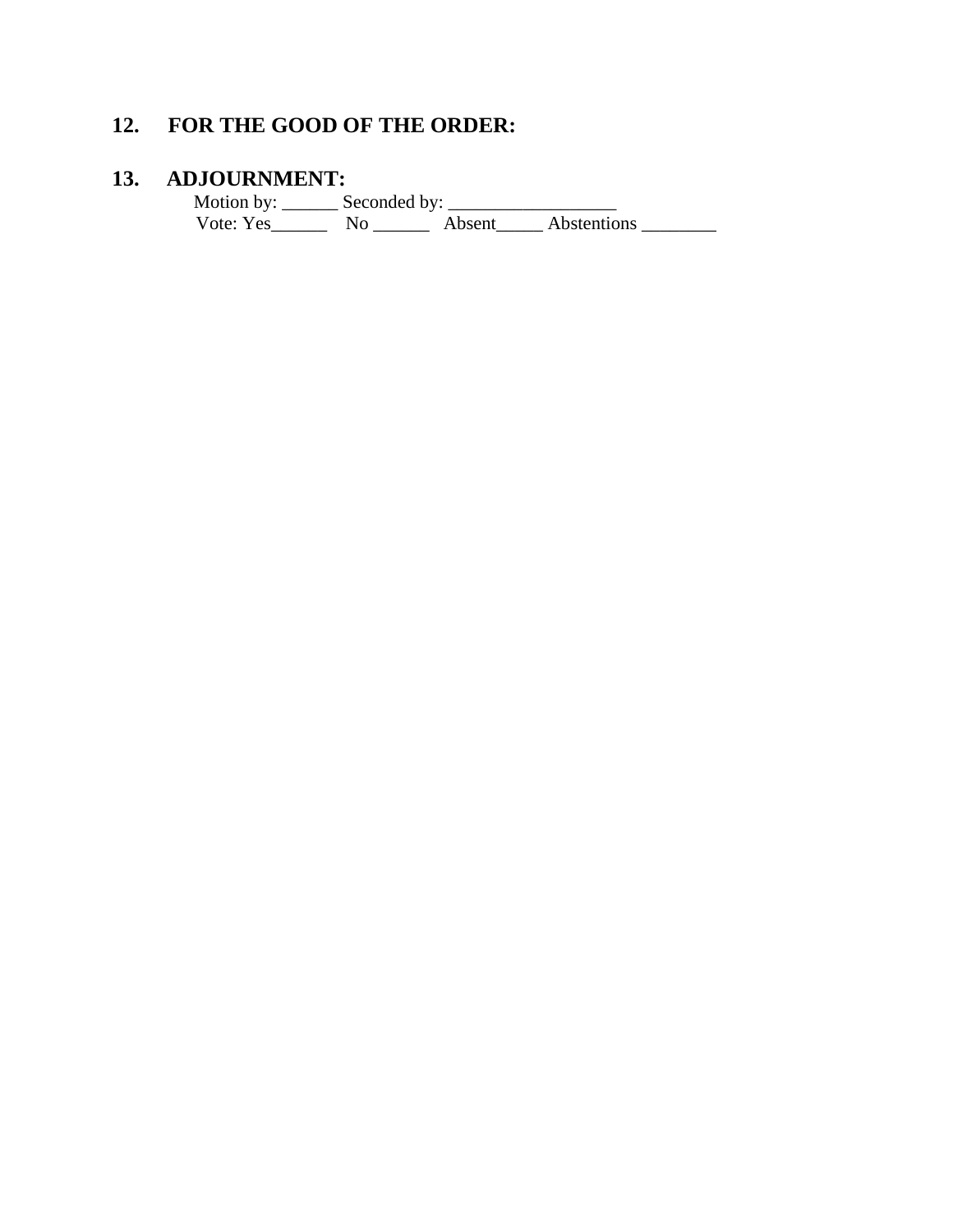# **PALMERTON AREA SCHOOL DISTRICT Consent Agenda**

**Tuesday, September 15, 2020**

### **1. MEETING MINUTES:**

- A. Approve the Board Minutes from August  $18<sup>th</sup>$ , 2020 (enclosure)
- B. Approve the Board Minutes from September  $1<sup>st</sup>$ , 2020 (enclosure)

### **2. FISCAL:**

- A. Approve the Accounts Payable Reports (enclosures)
- B. Approve the Treasurer's Reports (enclosures)

### **3. PERSONNEL:**

A. Approve the following advisers at S.S. Palmer and Parkside Elementary Schools for the 2020-2021 school year pending the completion of a health and safety plan:

| Monique Hofford | Sixth Sense Co-adviser | \$397         |
|-----------------|------------------------|---------------|
| Deanna Iles     | Sixth Sense Co-adviser | $\sqrt{3397}$ |
| Pamela Andrews  | Yearbook               | \$780         |

B. Approve the following advisers at Towamensing Elementary School for the 2020- 2021 school year pending the completion of a health and safety plan:

| Jodi Kocher          | <b>Student Council Co-adviser</b> | \$390 |
|----------------------|-----------------------------------|-------|
| <b>Stace Olewine</b> | <b>Student Council Co-adviser</b> | \$390 |
| Trisha Green         | Yearbook Co-adviser               | \$390 |
| Krysle Meglio        | Yearbook Co-adviser               | \$390 |

C. Approve the following advisers at the Junior High School for the 2020-2021 school year pending the completion of a health and safety plan:

| <b>Boyd</b><br>$\lambda$<br>Patricia Be<br>៶៲ |  |
|-----------------------------------------------|--|
|-----------------------------------------------|--|

D. Approve the following club/class advisers at the High School for the 2020-2021 school year pending the completion of a health and safety plan: